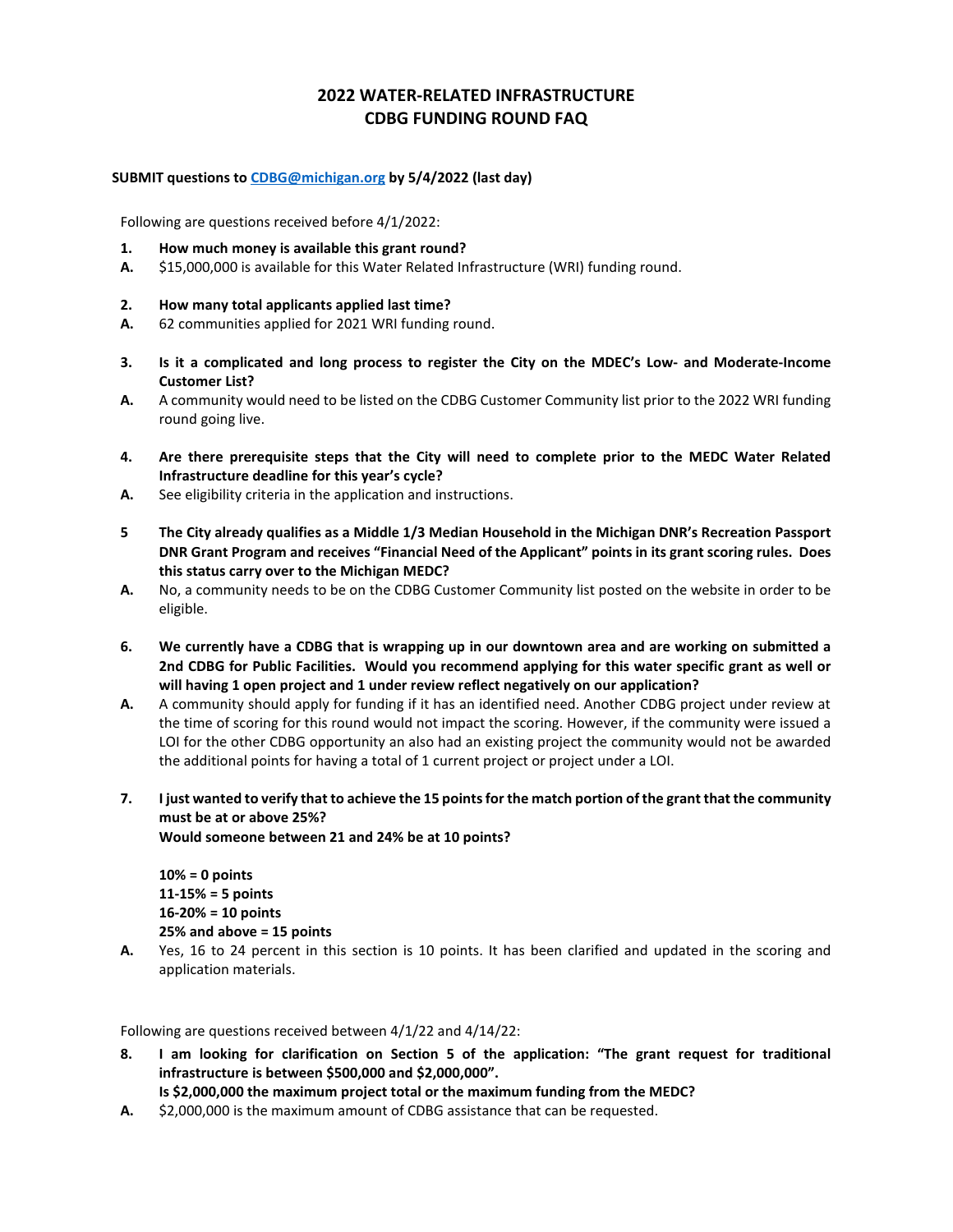- **9. Can we complete the project with multiple bid letting for different portions of the project, i.e. a contract for water main valve replacements followed by a bid for water main replacements or does everything have to be in one bid package?**
- **A.** We would prefer that there be one prime contractor for the entire project.
- **10. The timeline says "last day for construction to begin" is May 31, 2023 with construction complete by Dec. 31, 2024.**

# **What is your definition of construction start?**

### **Can that be a design start or do you want a contractor placing pipe in the ground?**

- **A.** Construction start could range from shovels in the ground to erecting fencing around the project site. Project engineering will have been completed by then.
- **11. Would it be acceptable to include in this year's application several items from an application we made last year? Items such as the Community Development Plan, Certification Documentation, Statement of Assurances, CIP, Anti-Displacement, etc.…?**
- **A.** All required information needs to be submitted with the application. If information previously submitted is still current, you can submit the same material.

Following are questions from the 4/20/22 Conference Call Q&A and the CDBG mailbox between 4/15 22 and 4/21/22:

- **12. Part of an industrial park is served by the existing public water and sewer service; but the back of the industrial park is no. Would extension of the watermain and gravity sewer to serve the back part of the industrial park and provide watermain looping be eligible for WRI grant funding?**
- **A.** The project needs to provide an areawide benefit to the residents of the community. Improvements to just an industrial park would not be eligible.
- **13. How much information would you like to see in the application itself? For example, 10.C referring to Health, Sanitation, and Security, Aging Infrastructure etc. Is there a max word count? Should this information go in narrative or both areas?**
- **A.** Applications may include supplemental and additional information. Any information you would like considered for scoring purposes needs to be included clearly and concisely in the narrative.
- **14. Some communities are no longer listed on the low/mod list and no new surveys are being conducted currently due to COVID. When do you anticipate this will be allowed again?**
- **A.** Allowing new surveys may be considered after HUD releases its next data set.
- **15. For wastewater related project, is it a requirement to have all village residents connected to the sewer system (i.e., no residents on their own onsite treatment/septic system)?**
- **A.** We are making the business case to HUD that the improvements are realized by all residents of the LMI community. If some residents are on septic, and it is a sewer related project, we would want the number of individuals on septic to be identified and a description as to the value of the project to the remainder of the residents.
- **16. Can you speak further on what is considered an improvement vs. a repair/maintenance that is ineligible? For example, would water tower painting be considered an improvement?**
- **A.** Most communities have budgets for ongoing maintenance and to cover repairs, with improvements identified in the CIP. Painting a water tower would have to be a part, and described as, addressing a specific health and safety need of the community.

#### **17. Is the Community Development narrative the same as 10C?**

- **A.** The narrative identifies how the project fits into the community's goals versus if the project is in the CIP.
- **18. Are you able to share with us who the communities that already received the 2020 IR and 2021 WRI grant?**
- A. On the WRI 2022 webpage, 3rd bullet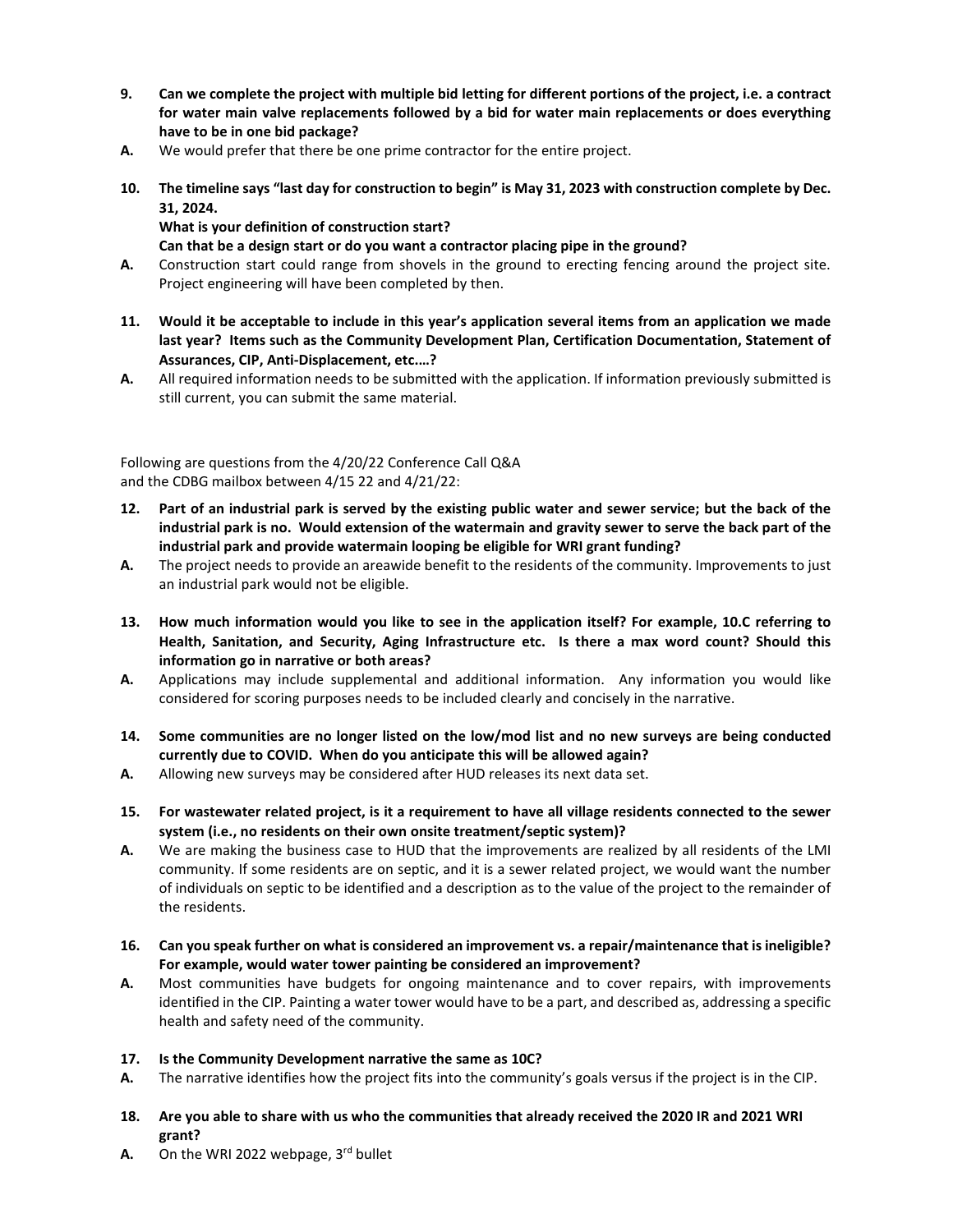- **19. Can you please say where we can find the scoring criteria?**
- **A.** On the WRI 2022 webpage, scroll down to Scoring Criteria
- **20. How many of the 61 applications were funded last year?**
- **A.** 11 communities were funded last year.
- **21. We are submitting a grant application for work that will be starting in 2022. We have completed design and engineering and the project recently went out to bid and the bid is slated to be awarded in mid-May. Due to lead times on equipment and seasonal construction windows there is a pressing need to award the contract as soon as possible.**

**In the grant instructions it says the "The UGLG must receive written authorization from the CDBG Program prior to entering into any contracts or incurring project related costs. Failure to receive written authorization could jeopardize CDBG funding." How do we arrange to get authorization to award the contract and still maintain our eligibility for the CDGB WRI grant?**

**A.** A project will not be able to award contracts or incur cost until the necessary CDBG compliance had been completed. For costs that will be split with CDBG, like construction, etc., no contracts can be awarded, or costs incurred until the project is in a CDBG grant agreement and the CDBG procurement process is able to be completed. This would have to happen after MSF Board approval, which would not be until after the September MSF board meeting. Projects that are unable to meet the required timing may unfortunately not be able to take part in this particular funding opportunity.

Following are questions received between 4/21/22 and 4/28/22:

- **22. The WRI funds are federal funds with the MEDC as the pass-through agency correct?**
- **A.** The Michigan Strategic Fund is the entity that receives and allocates CDBG funds. The MEDC provides capacity via staffing, etc.
- **23. For the MEDC WRI grant application can you please clarify question 10E, the square footage of public space being improved. Since a requirement of the project is to benefit the entire community is this question asking for the size of the community in square feet? Or the square footage of area disturbed during construction of the proposed project?**
- **A.** We are trying to identify the square footage of the public space that is being improved.
- **24. Can outside entities send letters of support or additional information on behalf of an application directly t[o cdbg@michigan.org](mailto:cdbg@michigan.org) ?**
- **A.** No, all materials should be collected and submitted as a part of the community's application. Information submitted outside of the application will not be reviewed for scoring or other purposes.

Following are questions received between 4/29/22 and 5/4/22. These are the final FAQs.

- **25. As part of the Grant Application a Published Public Notice needs to be completed for the public hearing. There is not a newspaper that is regularly published within the County the community is located within. The local paper is only published on Wednesday of each week. What are the requirements for Published? Is there a minimum number of days that it needs to be published? If more than 1 day, the local paper will not meet the requirements. If it is printed and posted at the Township Office and posted to the Township's facebook page does this meet the requirements? If not, how can the community meet the requirements. They can publish it in a nearby newspaper, but the nearby newspapers are not local to the community and do not serve the community (any other option is in the neighboring counties).**
- **A.** The public hearing notice has to be published five days prior to the public hearing. It does not have to be run five consecutive days.